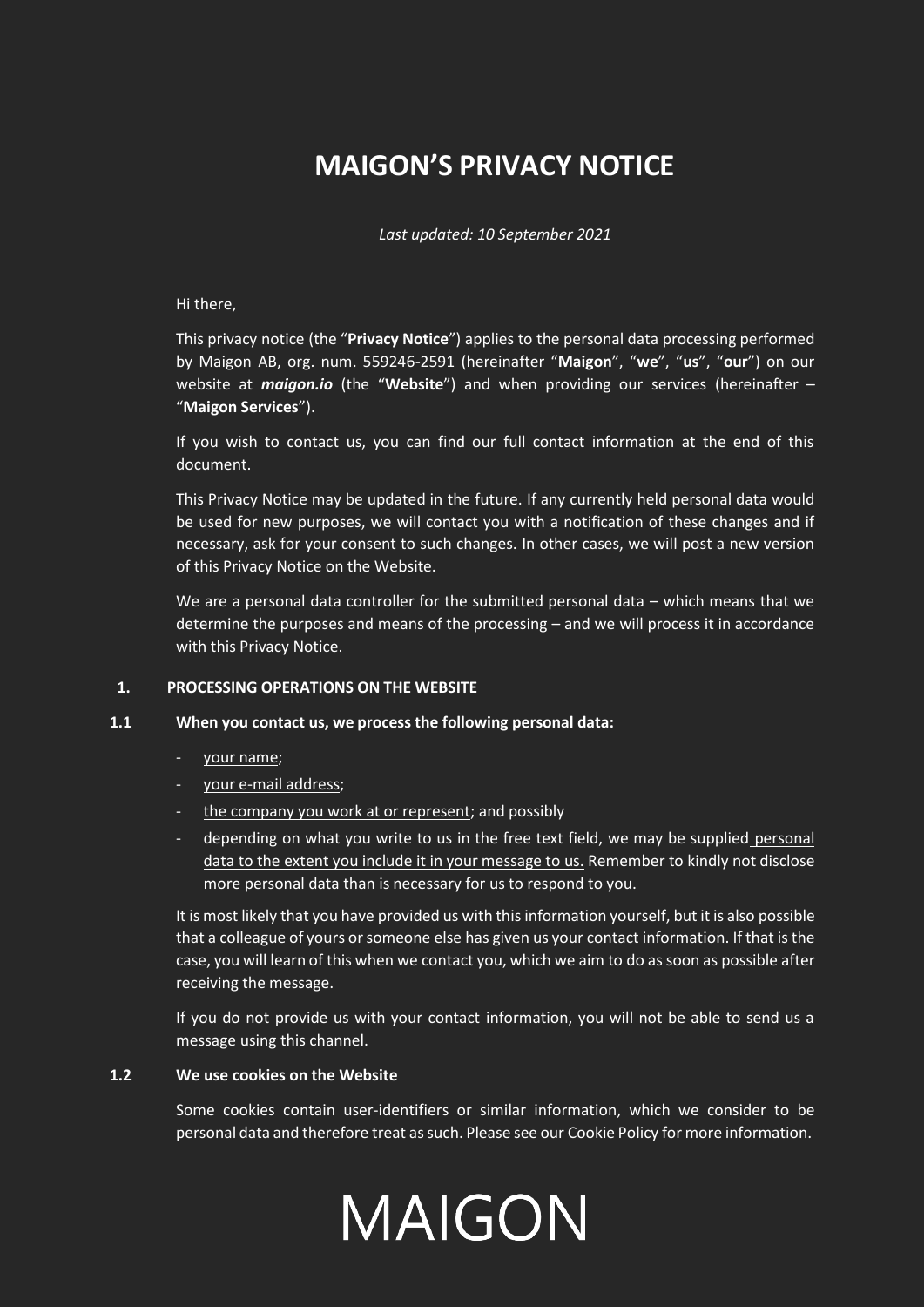#### **1.3 Purposes and legal grounds for the processing on the Website**

|       | We process the personal data for the<br>following purposes                     | The legal ground and our specific<br>legitimate interests are                                                                                                                                                                                                             |
|-------|--------------------------------------------------------------------------------|---------------------------------------------------------------------------------------------------------------------------------------------------------------------------------------------------------------------------------------------------------------------------|
| (i)   | We need your contact information to get<br>back to you when you contact us.    | Our legitimate interest: we want to<br>reply to you if you request further help<br>or information from us and reply to you<br>if you have feedback on how we can<br>improve the Services, or if you have<br>questions about the Website, the<br>Services or about Maigon. |
| (ii)  | We want to better understand how our<br>Website is used, and to improve on it. | Our legitimate interest: to gain insight<br>into trends regarding visitors and their<br>use of the site.                                                                                                                                                                  |
| (iii) | We want to be able to reach out with<br>advertising to a relevant audience.    | Our legitimate interest: we know that<br>we are a niche business, and we want to<br>be able to reach out to the people who<br>our Services may be relevant for.                                                                                                           |
|       |                                                                                | Our reasoning regarding our legitimate<br>interests are further described in a<br>separate section, below.                                                                                                                                                                |

# **1.4 Sources, Transfers and storage**

**The source of the personal data** that is contained in text submitted to us comes from you when you communicate with us. The email address is also provided directly by you. Information from cookies are read automatically from your web browser.

#### **We transfer the personal data** to

- 1) Amazon Web Services, which provides hosting services for the AI. The servers for this are located in Frankfurt, Germany;
- 2) Hubspot Inc., which is a platform for marketing and sales, based in the U.S.

**We store the personal data** in accordance with the table below.

| <b>Data</b>                                                                          | <b>Retention time</b>                                                                                                                                                                                                                            |
|--------------------------------------------------------------------------------------|--------------------------------------------------------------------------------------------------------------------------------------------------------------------------------------------------------------------------------------------------|
|                                                                                      |                                                                                                                                                                                                                                                  |
| E-mail addresses<br>(for communication, when you<br>reach out to us with an inquiry) | This data is stored for as long as this is necessary to<br>correspond with you. If we have not communicated with<br>you for more than six months, we erase the personal<br>data concerning you.                                                  |
| Cookie data                                                                          | As for the cookies, the identifiers are stored in your<br>device, and we only access the information when you<br>use the Website. You may delete the cookies yourself<br>any time, using your web browser where the cookies<br>have been placed. |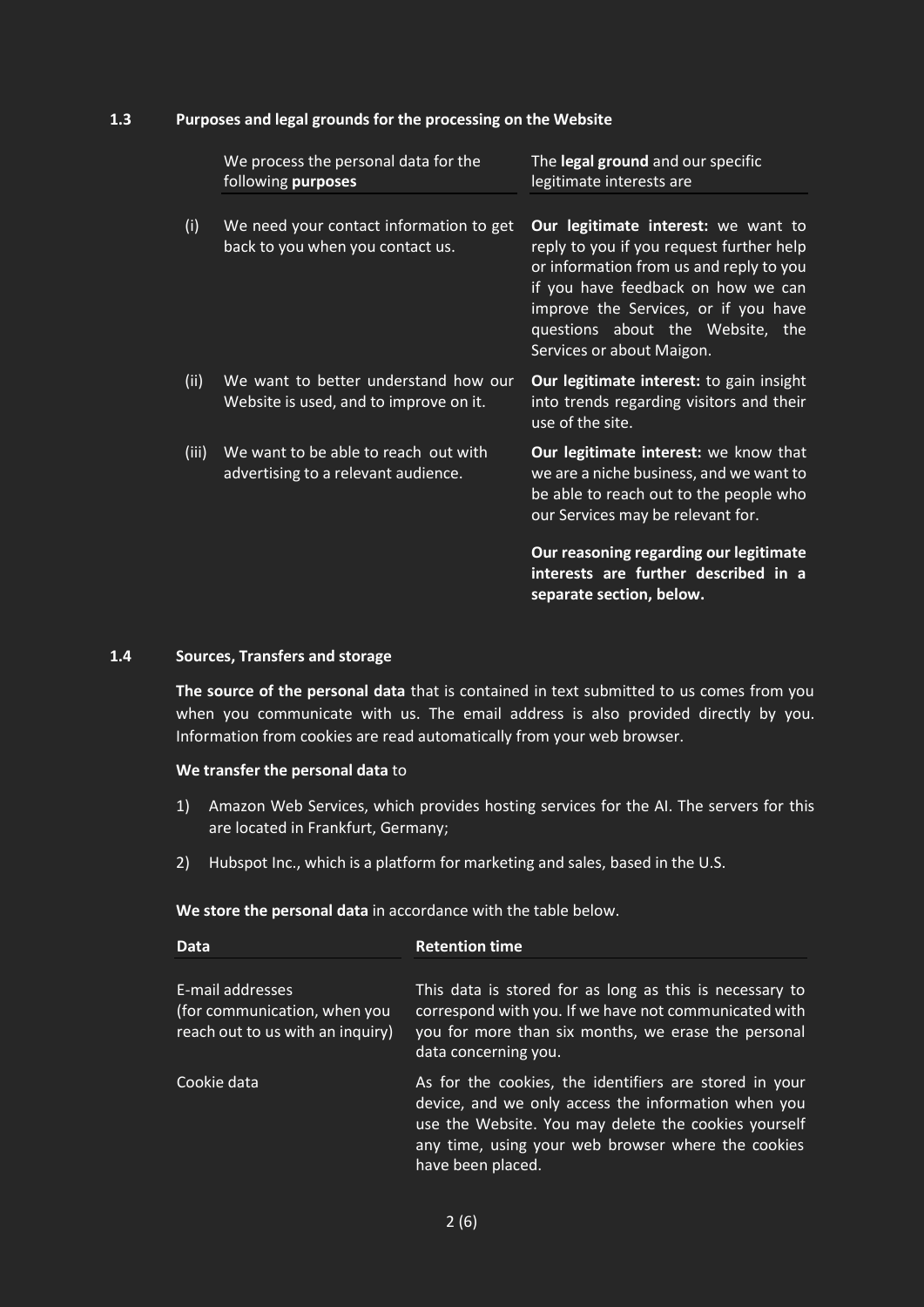#### **2. PROCESSING OPERATIONS IN CONNECTION WITH MAIGON SERVICES**

# **2.1 When you use Maigon Services via e-mail**

The e-mail address will be used for 1) user authentication, by ways of matching the email's domain with a list of approved domains; and 2) to deliver the results of the analysis back to the sender.

Maigon stores statistical information on how many document submissions have been performed from an email address. Maigon does not store any other information connected to the email addresses used to access Maigon Services.

# **2.2 When you submit a document, it may contain the following personal data:**

Maigon Services process personal data in the following ways: 1) when the service is used by ways of e-mail; 2) when cookies are set and read by the online interface for the service; and 3) in case personal data is contained in a document that is uploaded to be reviewed with Maigon Services (we cannot rule out the possibility that unmasked contact details to a e.g. a data protection officer or other point of contact are included in the document).

We process the personal data for the following **purposes**

- (i) To provide Maigon Services via e-mail, This processing is based on the which entails authenticating the user's **fulfilment of a contract** between email address and using it to deliver the results.
- (ii) We use cookies to ensure the protection of information that is transferred when using Maigon Services.
- (iii) Provide Maigon Services as requested by you, and therefore we may process Maigon Services be a simple and personal data as a consequence of how you use Maigon Services – in other words, because the uploaded document may contain personal data.
- (iv) We process your payment method We need to process your payment information such as debit card number, bank account information, purchase amount, date of purchase and payment entered into between you and us, as the method to be able to charge you for your service is not provided free of charge.use of the Maigon Services.

The **legal ground** and our specific legitimate interests are

Maigon and the user, namely the Terms and Conditions for Maigon Services.

**Our legitimate interest:** we want to ensure the integrity of the information transmitted and received.

**Our legitimate interest:** we want effective tool to use, which is the reason why we permit users to submit information as- is.

method information in order to **perform our undertakings in contract**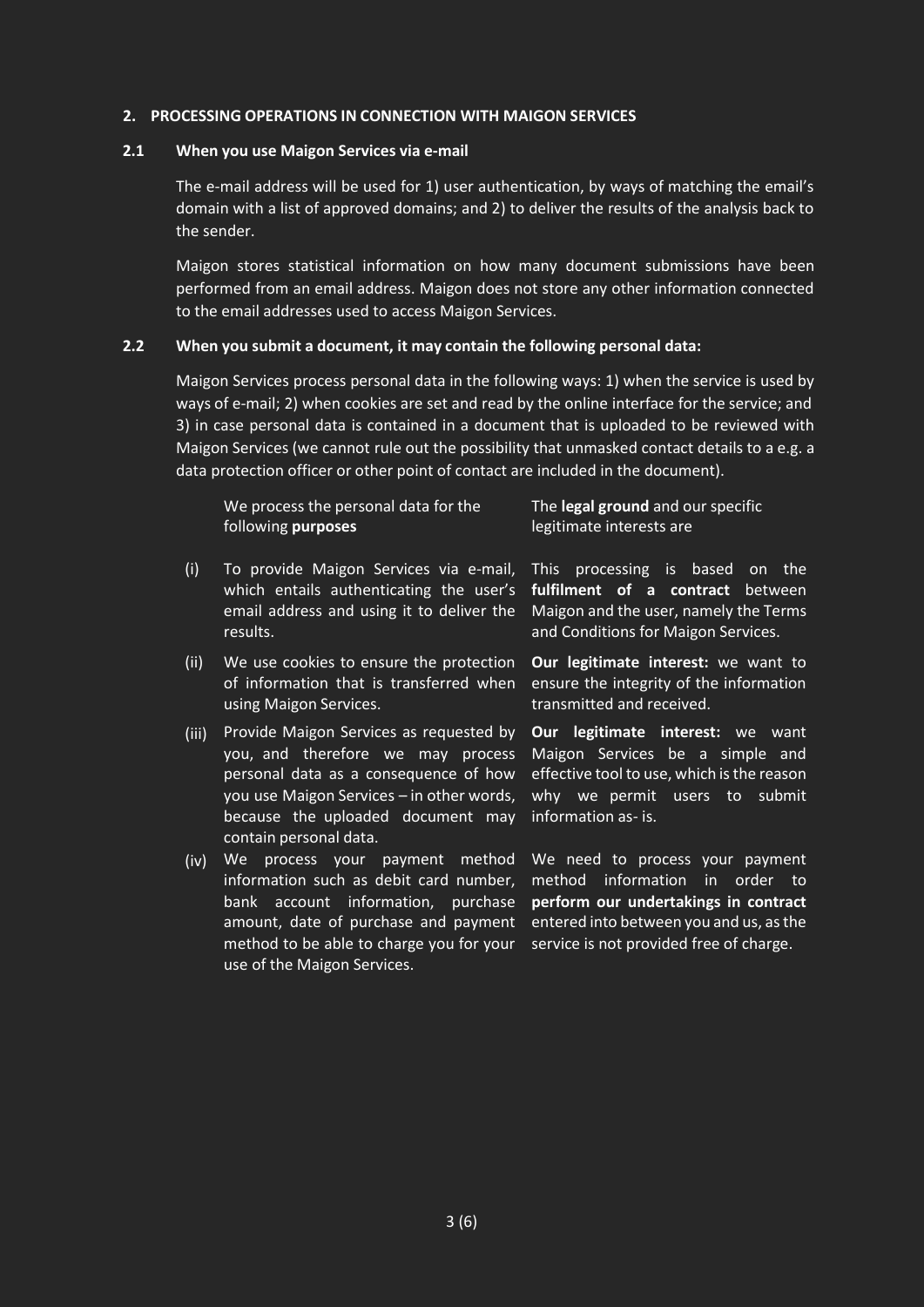#### **2.3 Transfers and storage for Maigon Services**

#### **We transfer the personal data to**

- 1) Amazon Web Services, which provides hosting services for Maigon AI. The servers forthis are located in Frankfurt, Germany;
- 2) SendGrid, which supplies email-services to us. SendGrid's primary processing facilities are in the U.S. The SendGrid Services also use data centers in the United Kingdom, India, and Japan for geo-forwarding;
- 3) Adobe, which provides PDF text extraction services to us. Adobe's primary processing facilities are in Ireland (EU). Adobe may also use data centers in the US and India.
- 4) DeepL, a machine translation service located in Germany (EU).
- 5) Payment service provider Stripe, whose servers are located in the US, in order to process your payment to us regarding the service; and
- 6) the user who has requested an analysis of a document.

**We store the personal data** in accordance with the table below.

| Data                                                                                 | <b>Retention time</b>                                                                                                                                                                                                                                |
|--------------------------------------------------------------------------------------|------------------------------------------------------------------------------------------------------------------------------------------------------------------------------------------------------------------------------------------------------|
| E-mail addresses (for providing<br><b>Maigon Services)</b>                           | This data is stored for as long as this is necessary to<br>correspond with you. If we haven't communicated with<br>you for more than six months, we erase the personal data<br>concerning you.                                                       |
| E-mail<br>addresses<br>(for<br>regarding<br>communication<br><b>Maigon Services)</b> | As for the cookies, the identifiers are stored in your<br>device, and we only access the information when you use<br>the Website. You may delete the cookies yourself any<br>time, using your web browser where the cookies have<br>been placed.     |
| Cookie data                                                                          | As for the cookies, the identifiers are stored in your<br>device, and we only access the information when you use<br>Maigon Services. You may delete the cookies yourself any<br>time, using your web browser where the cookies have<br>been placed. |

#### **3. OUR LEGITIMATE INTERESTS**

The fact that we base our processing on our legitimate interests means that we have considered how we process the personal data concerning you, or persons referred to in the uploaded document, in relation to how this affects you or them. We have come to the conclusion that you are most likely OK with us processing personal data, as described in further detail below.

#### **3.1 Website**

Since you reached out to us, we think it is reasonable that we process personal data about you in order to communicate with you. As you have accepted our use of cookies and continued to use the site, we also think that you are ok with us using the cookie information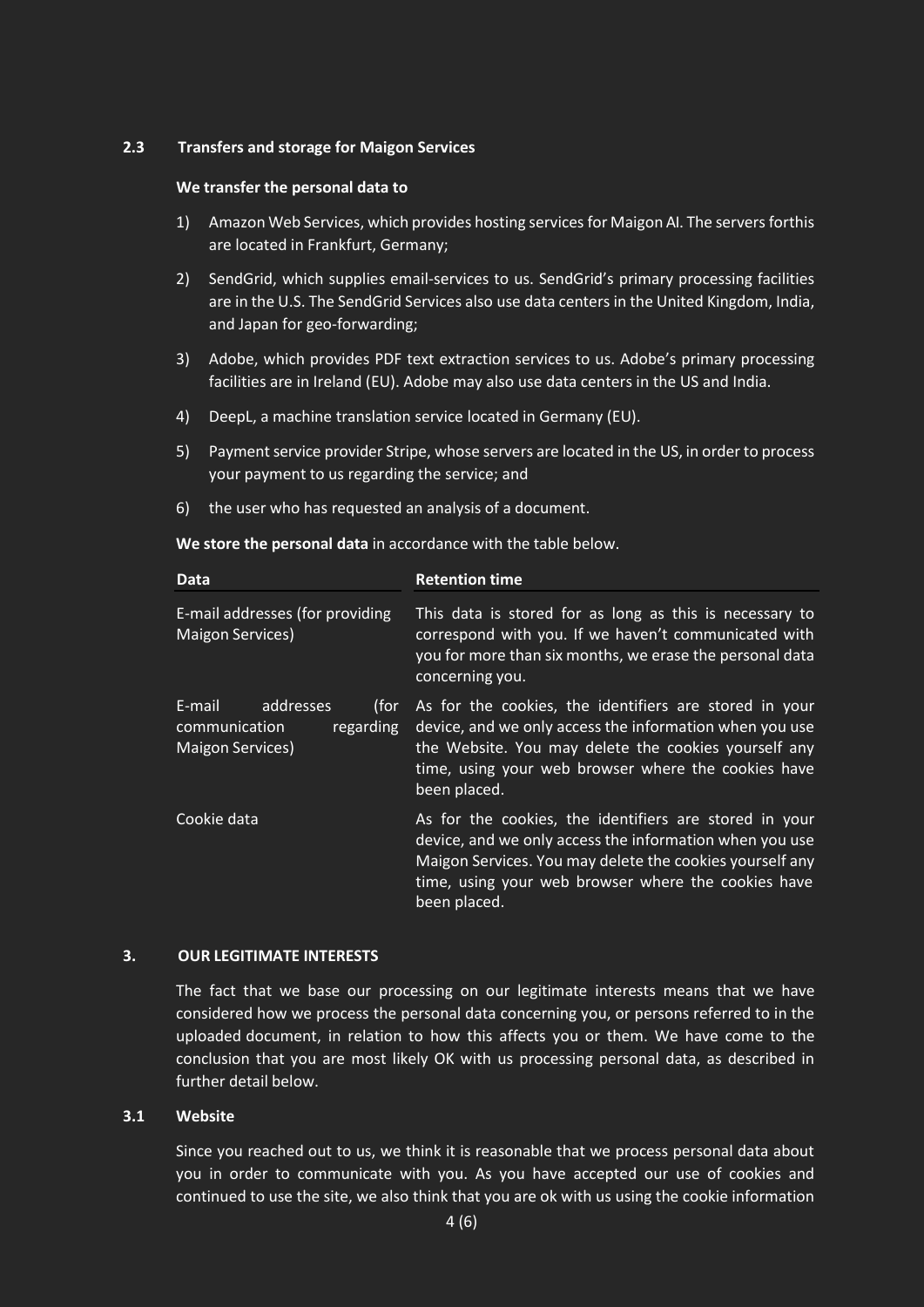to develop the site and to reach out with advertising where relevant.

#### **3.2 Maigon Services**

As for natural persons who are identifiable from the content of a document, it is our belief that they understand that their position and role in connection with processing personal data will involve making some information about them known to counterparties to the contract and to persons that are involved in the process of entering the contract – i.e. advisers and service providers. Their expectation might not be that a legal tech company would process this information with an artificial intelligence-powered tool, but we consider our processing to be an insignificant intrusion of their privacy and no infringement of their rights and freedoms.

As for the cookies, we only use them to ensure the integrity of Maigon Services, and they are nottracking your online behavior or able to identify you.

#### **3.3 Further information about legitimate interests**

If you are curious about how we have reasoned regarding our legitimate interests, please reach out to us and we will explain this in more detail. If you are not OK with our processing based on legitimate interests, just let us know and we will stop – our contact details are set out below.

#### **4. SAFEGUARDS FOR TRANSFERS TO THIRD COUNTRIES**

We use processors and sub-processors based in the U.S., which is a country outside of the EU and the EEA which have not been deemed by the EU Commission to have an adequate level of protection for personal data. To secure the transfers, we make use of suitable safeguards such as binding corporate rules and standard contractual clauses. We do not rely on the EU – U.S. Privacy Shield for transfers. Please contact us using the details below to obtain a copy of the safeguards we use.

#### **5. RESPONDING TO LEGAL REQUESTS AND PREVENTING HARM**

We may access, preserve and share your personal data in response to a legal request (like a search warrant, court order or a subpoena or the like), or when necessary to detect, prevent and address fraud and other illegal activity, to protect ourselves, you and other users, including as part of investigations.

We may also use personal data in order to enforce our terms of use or policies for acceptable use.

# **6. YOUR RIGHTS**

You have the right to withdraw your prior given consent. The withdrawal of your consent does not affect the lawfulness of the processing based on the consent before its withdrawal, and we may continue processing your personal data based on other legal grounds, except for direct marketing.

You have the right to request access and further information concerning the processing of your personal data, or request that we correct, rectify, complete, erase or restrict the processing of your personal data. You have the right to obtain a copy of the personal data that we process relating to you free of charge once (1) every calendar year. For any additional